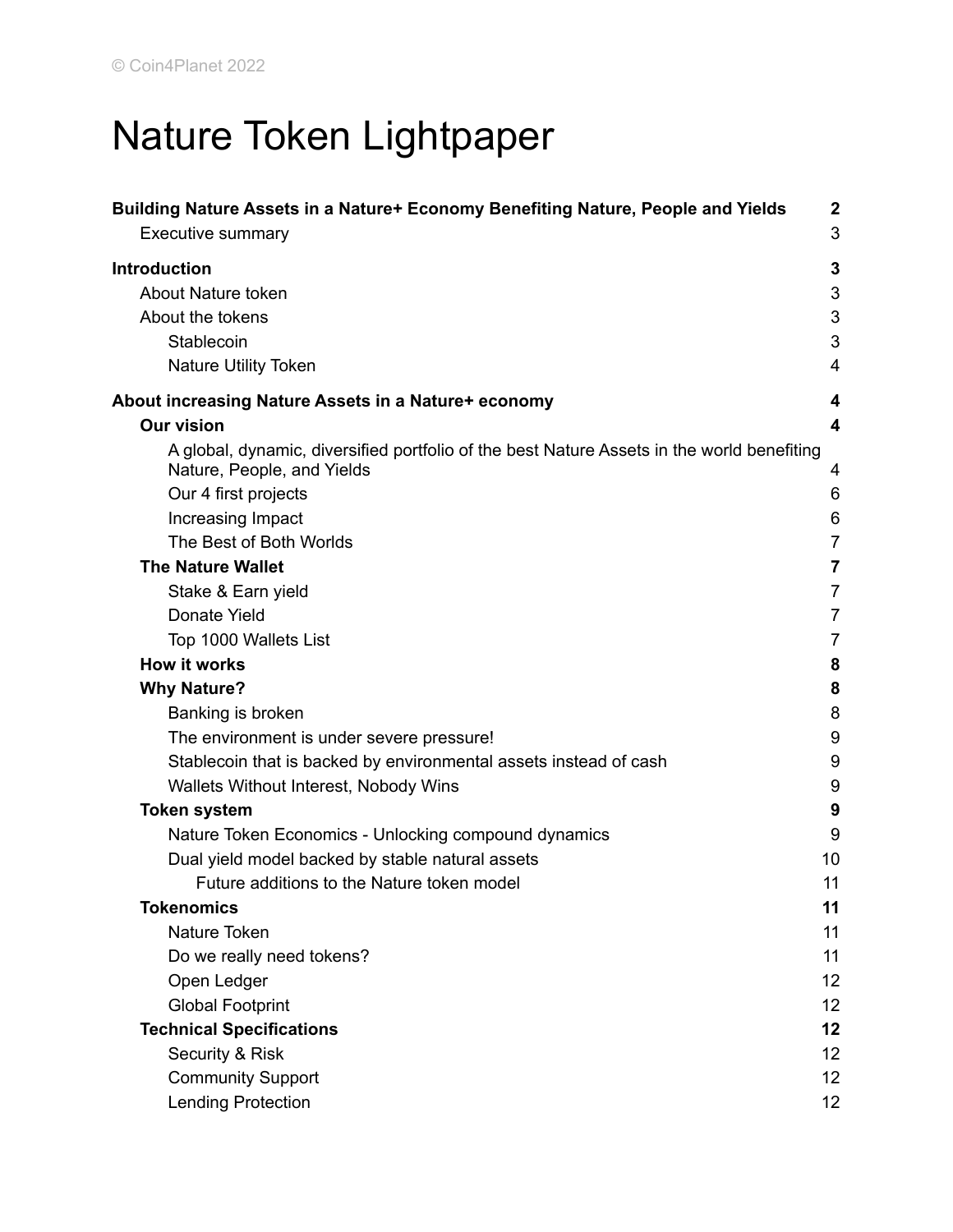| Compliant & Legal                                                                                                            | 12 |
|------------------------------------------------------------------------------------------------------------------------------|----|
| Our Fees                                                                                                                     | 13 |
| <b>Community - Become a HODLer</b>                                                                                           | 13 |
| <b>Exclusive Events</b>                                                                                                      | 13 |
| Donate Yield                                                                                                                 | 13 |
| <b>Bounty Program</b>                                                                                                        | 13 |
| Keep Track of Your Friends                                                                                                   | 13 |
| <b>Our Mission</b>                                                                                                           | 14 |
| On a mission to save the planet                                                                                              | 14 |
| Unlike others, we're pretty pragmatic                                                                                        | 14 |
| \$44 trillion of GDP is dependent on Nature                                                                                  | 14 |
| There's roughly \$600 billion worth of forest around the world                                                               | 14 |
| The World Wide Fund for Nature estimates that 46-58 thousand square miles of forest                                          |    |
| are lost each year                                                                                                           | 14 |
| Quite clearly, we aren't doing enough                                                                                        | 15 |
| We're building a platform powered by blockchain technology so that anyone can invest in<br>Nature+ economy and Nature Assets | 15 |
| Today, we aren't going to appeal to your heart. We want to appeal to your wallet.                                            | 15 |
| It's a simple equation: More enriched natural assets in a Nature+ economy equals a                                           |    |
| healthier planet.                                                                                                            | 15 |
| <b>CORE ADVISORS</b>                                                                                                         | 17 |
| <b>Tech Team</b>                                                                                                             | 17 |
| <b>EXECUTIVE TEAM</b>                                                                                                        | 18 |
| Legal Considerations, Risks & Disclaimer - Summary                                                                           | 18 |
| <b>Risk Factors</b>                                                                                                          | 18 |
| <b>Token Sale Risk</b>                                                                                                       | 18 |
| <b>Company Related Risks</b>                                                                                                 | 18 |
| <b>Disclaimer</b>                                                                                                            | 18 |

# <span id="page-1-0"></span>**Building Nature Assets in a Nature+ Economy Benefiting Nature, People and Yields**

Increase Nature Assets, yield interest: Compound your earnings while saving the planet

*"\$10 trillion additional annual business revenue and savings in a nature positive economic"* **-World Climate Foundation**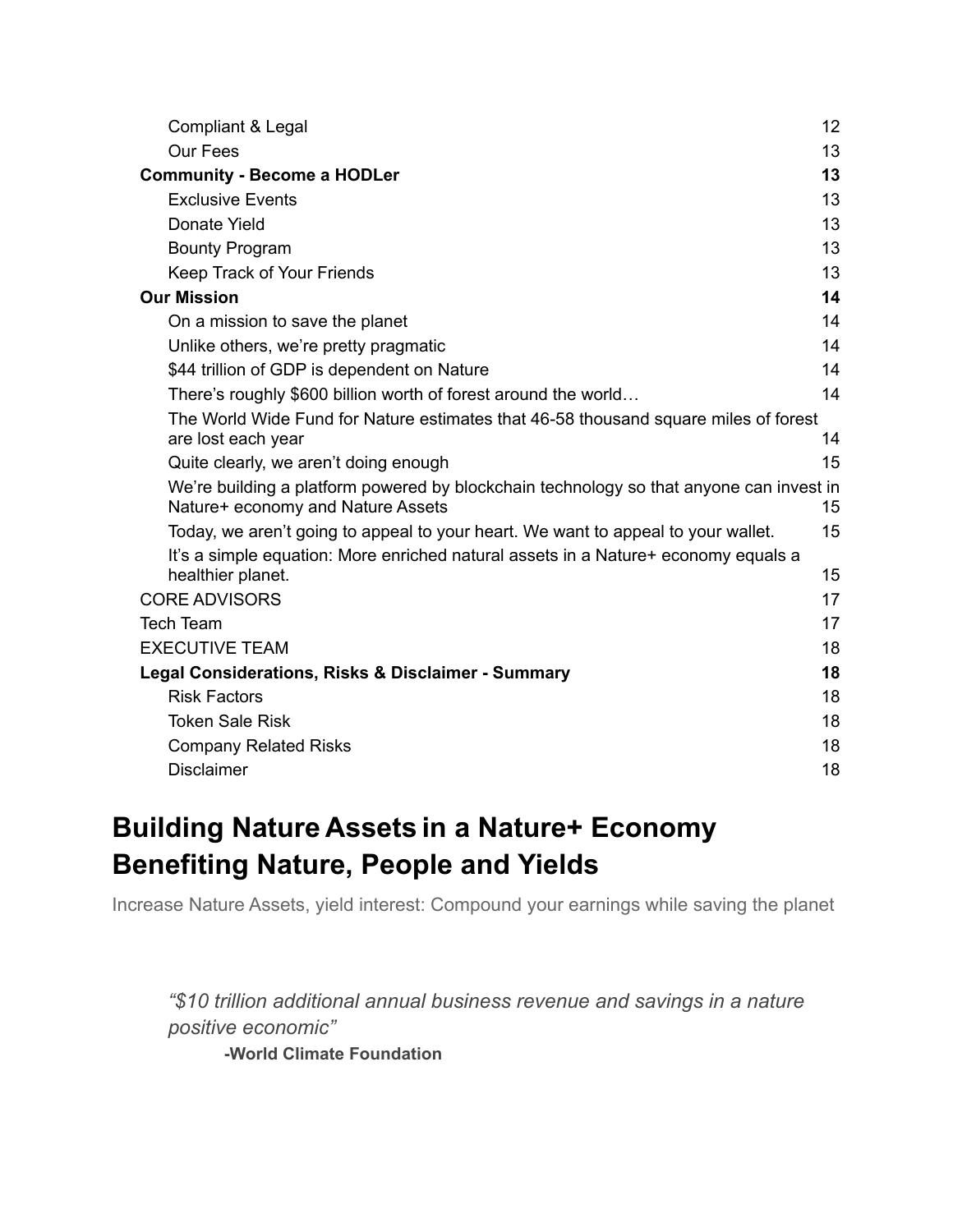# <span id="page-2-0"></span>Executive summary

Nature token is solving two problems in one solution: earning money while saving the planet. By issuing stablecoins backed by natural capital and deploying them with the use of a set of highly secure and proven DEFI protocols, Nature is pioneering a high yield-model. Through the model, NATURE is able to offer great yield to holders of our utility token.

# <span id="page-2-1"></span>**Introduction**

# <span id="page-2-2"></span>About Nature token

Nature token is a specialized Nature Assets investment system which enables everyone to earn an interest in increasing Nature Assets eg. planting of new trees, regenerative use of other natural resources. The Nature Assets industry is a legacy industry with funds locked up for years. By leveraging DEFI and crypto mechanics, Nature token is able to revolutionize the natural assets industry and offer investors weekly yield payouts and competitive APY interests. The mechanism is based on two interdependent tokens, one Utility token and one Stablecoin backed by Nature Assets. The token has two components, a utility token which will be distributed to stakeholders, whereas the stablecoin will only be held and invested/staked by the organization. The purpose of the stablecoin is primarily to bridge the offline assets to the blockchain of choice while simultaneously adding an additional yield opportunity to the Nature token ecosystem.

# <span id="page-2-3"></span>About the tokens

#### <span id="page-2-4"></span>**Stablecoin**

A stablecoin pegged to the US dollar, backed by a dynamic portfolio of Nature Assets globally.

We will mint stablecoins equivalent to the USD value of our pool of assets, including a margin of safety in order to minimize risk exposure and insure they are always backed to at least 100% by physical assets. The value of the asset pool will be secured by a third party auditor in order to make sure that the tokens are at least backed by 100% at all times by physical assets.

The stable coin is a ledger agnostic asset backed token originally designed as an ERC20 token on the Ethereum blockchain. We will incorporate an interoperability solution that allows users to trade and benefit from our tokens no matter which blockchain they are using. This will be done with a seamless user experience without any intermediaries. Ledger agnosticism, the ability to be multi-chain, has become a game changer for crypto and is an important step in becoming broadly adopted.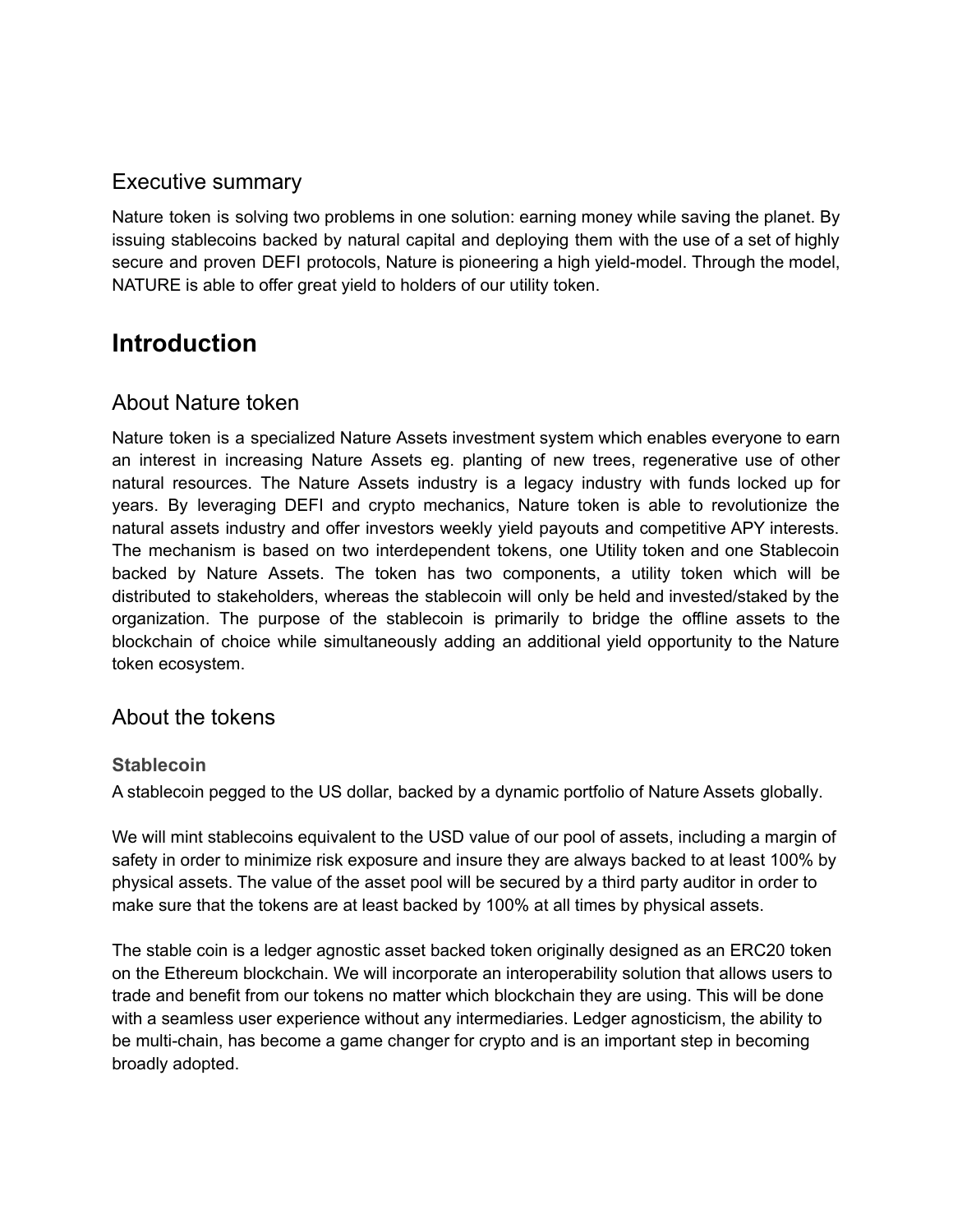#### <span id="page-3-0"></span>**Nature Utility Token**

The Nature token is our utility token that is used for

- Stake in our wallet and earn yield
- Become a member on the Nature platform and community

The main purpose of the Nature token is to Make the mechanism work, compound dynamics with the stable coin and to be a means of payment for Nature holders.

<span id="page-3-1"></span>Nature - ERC20 Utility Token

# **About increasing Nature Assets in a Nature+ economy**

Increasing Nature Assets is about rebuilding Nature habitats to create regenerative multiple natural assets like timber, food, clean water, carbon segregation that adds to the whole value chain of the planet and people making it long-term beyond sustainable by incorporating market based incentments, regenerative practice and utilizing data on impacts.

# <span id="page-3-2"></span>Our vision

<span id="page-3-3"></span>A global, dynamic, diversified portfolio of the best Nature Assets in the world benefiting Nature, People, and Yields

Our vision is to grow toward a stable, diversified, and impactful por of our own Nature Assets, like forests, refeed systems and regenerative land use in the long run. But as they say, a journey of a thousand miles begins with a single step. In our initial steps, our focus is on the proven, stable, and reliable:

- The first Nature Assets in our portfolio will predominantly be in markets, which ensures low risks, proximity to mature consumer markets, clear regulations, and an attractive return.
- Our Nature Assets solutions integrated with LifeCycleAsset (LCA) impactdata "eNFT-LCA" data infrastructure will ensure:
	- flexible and innovative development of regenerative business models that economically and environmentally holds.
	- Increase yield by drops of income in the eNFT-LCA data impact modeling system and ensure a development of yield as the system grows.
	- Secure value for each stakeholder of our planet's ecosystem, being Nature, People, Nature Assets owner, impact investor (companies) making it a to go Nature+ economic system.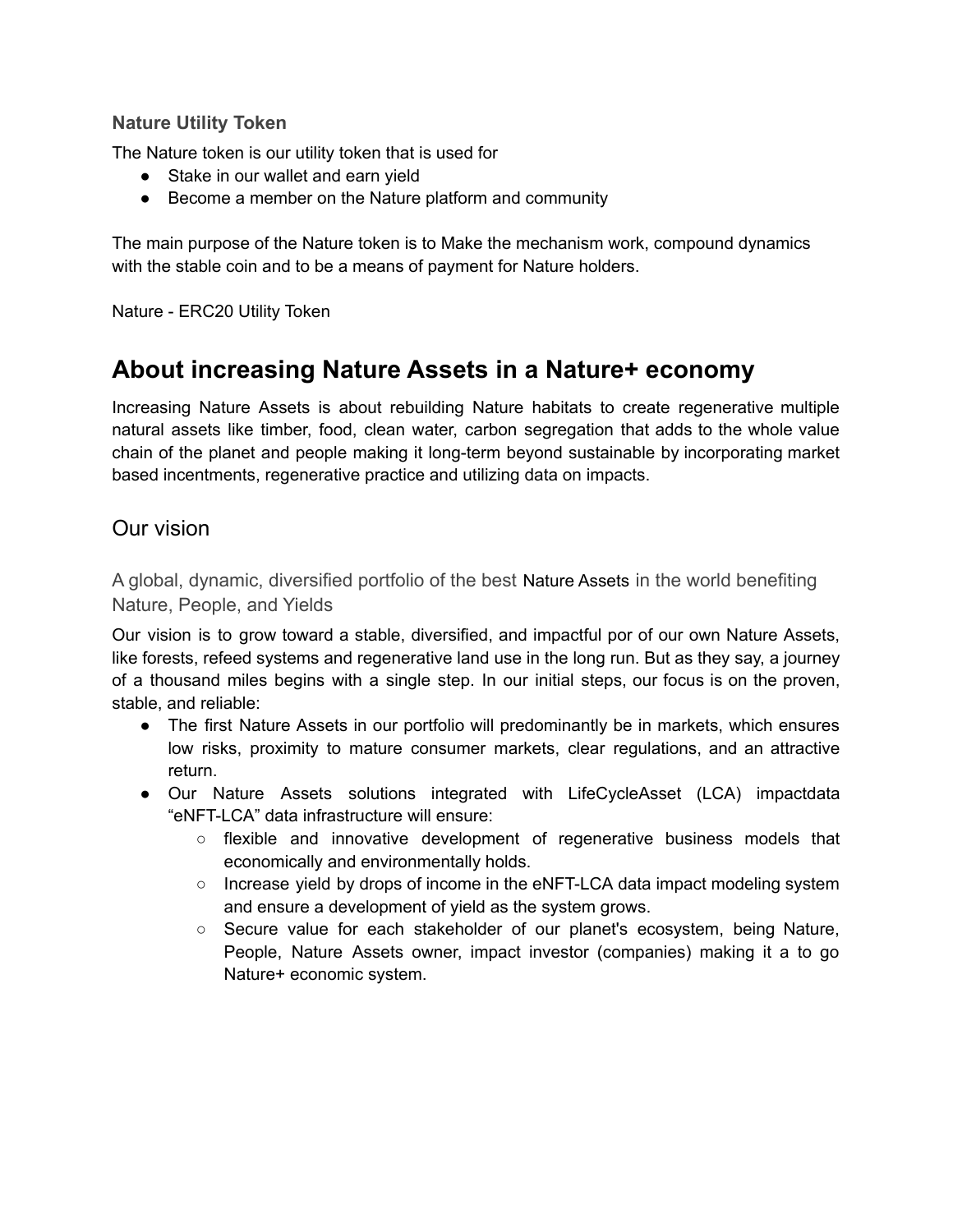

#### **The value for Nature:**

- Improved climate. CO2-segregation
- Increased biodiversity
- Resilient habitats
- Reduced pollution

#### **The Value for people:**

- Increased food production and other natural assets like timber, regenerative oils, bioorganic packaging etc
- Resilient food systems
- Increased health
- Long term security of natural assets like timber, regenerative oils etc
- Increased livelihood e.g. economical, social, safety

#### **The Value for Nature Assets owners will be:**

- Improved ESG profile on products
- Increased production of products
- Reduced cost

#### **The Value of impact investors (companies) will be:**

- Improved ESG profil
- Add-on value for impact data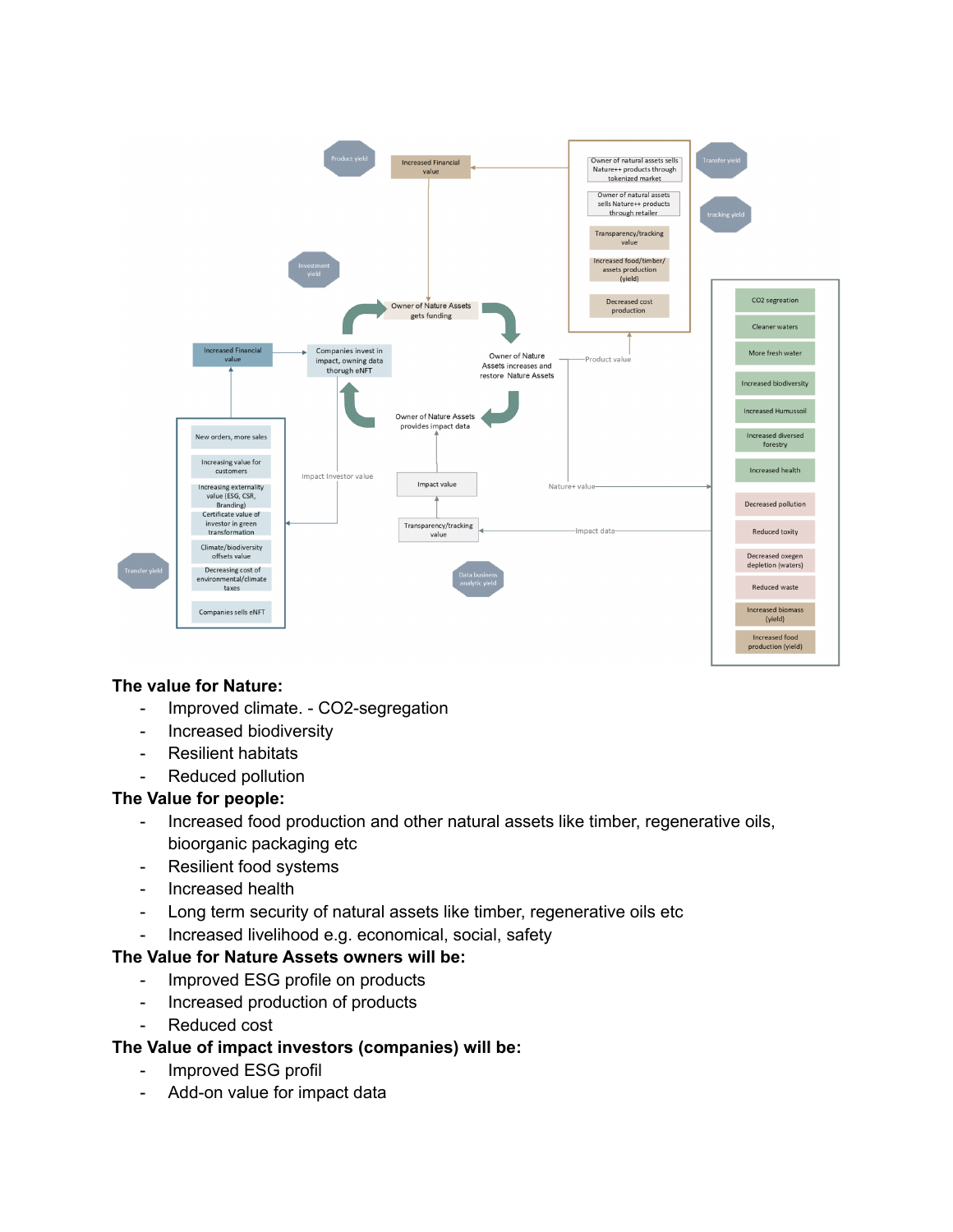- Increased externality value
- Increased market value

Our own Nature Assets ownership will be acquired, planted, and managed on an on-going basis in developed and emerging timberland, food markets and other natural based assets around the world. Local forest and land managers will be appointed to take care of the end-to-end process of managing the forests, and regenerative land use including sustainable harvesting and the sale of timber, natural oils, foods etc..

#### <span id="page-5-0"></span>Our 4 first projects

A 100% Refeed System of food waste. A circular design process revaluing food nutrients. An integrated part is to create enriched soil. That gives higher yield for Natural Assets Owners, and creates High storage capacity of Carbon and Nitrogen. Starting place: Canada

A microbacteria system converting manure into highly valuable humus soil. A billion storage capacity of carbon segregation. 60% higher biomass production, higher biodiversity, lower cost for asset owners and improved animal health as well as improved water quality in oceans. Starting Place: DK

Agroforestry combines food production with forest conservation and regenerative timber production. Carbon segregation and a social aspect of helping farmers and women with micro companies yielding up the value of food. Starting Place: Ghana.

Restoration of land, creating a biodiverse eco-food system, based on local species and ecosystem-based approach, giving a high growth method and output. Starting Place: Macedonia

#### <span id="page-5-1"></span>Increasing Impact

As the portfolio grows in size, economies of scale will allow diversification into higher yielding assets, including greenfield diverse plantations in emerging markets. These agroforest types of plantations convert bare and degraded land into diverse forests of tree varieties that have mature export markets and a strong commercial value in a sustainable increased market.

Initiating greenfield projects using local ecosystems' high yield benefits on degraded land is often the first step in the process of land restoration, and can quickly protect the exposed soil from further erosion, and help with water retention in the ground, while increasing biodiversity and production yield. An optimum soil quality has the potential to increase food production by up to 60% in northern europe alone, creating millions of tons of CO2 segregations and avoiding oxygen depletions in our waters and at a lower cost for farming production.

Brownfield projects in urban areas, on the other hand, can have a cooling effect and create green spaces that help to beautify barren, industrial landscapes and mitigate air pollution at source, as well as mitigating new urban agro and offsetting models.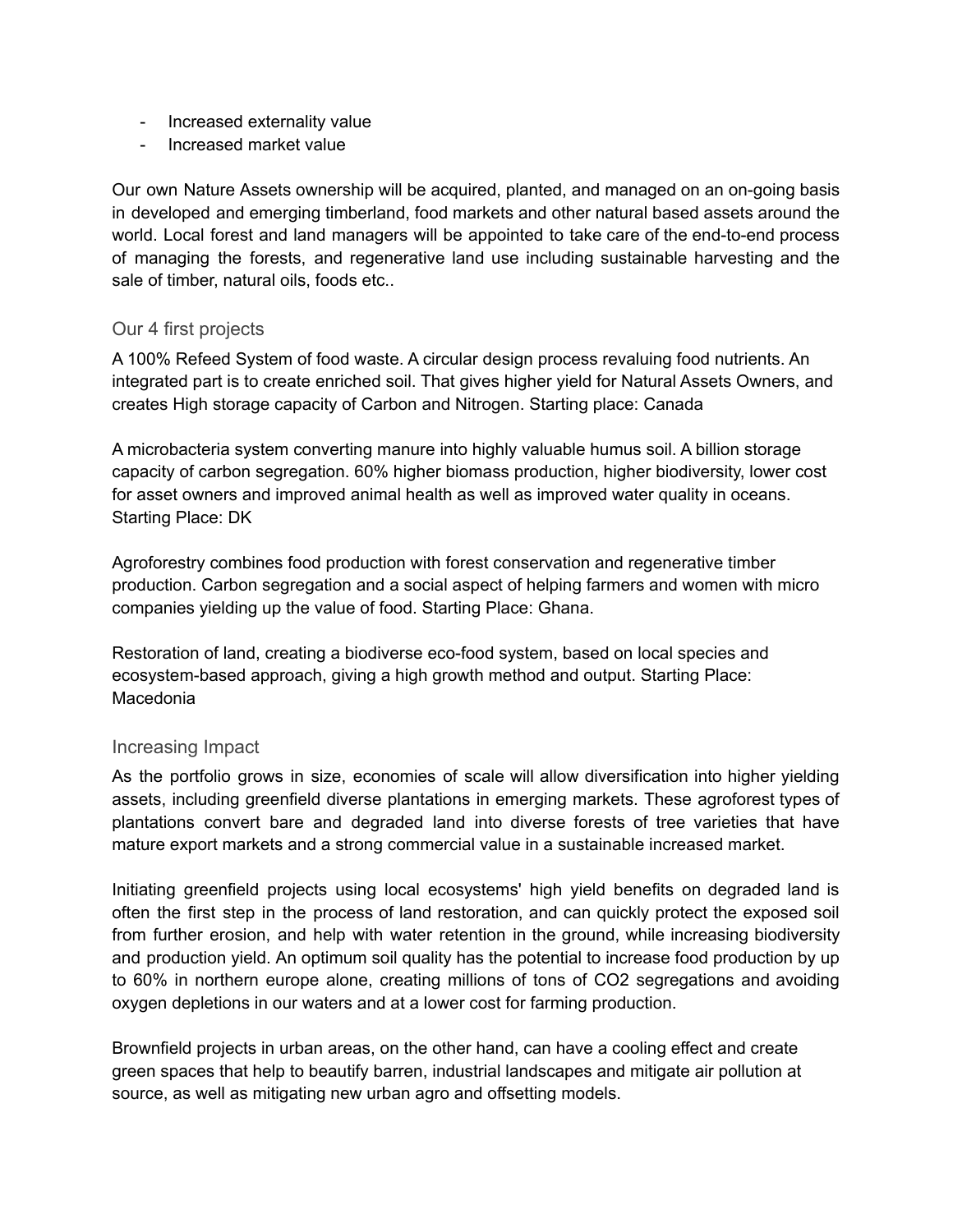#### <span id="page-6-0"></span>The Best of Both Worlds

This gradual approach raises the overall return profile, increases potential for impact, whilst minimizing overall risks. It also ensures a steady stream of income from the mature portfolio to finance the operating costs of greenfield and brownfield operations, which require significant ongoing operating investment and care.

# <span id="page-6-1"></span>The Nature Wallet

Through Natures' own crypto wallet you will be able to easily store your assets in a safe way while getting access to the following features and benefits:

- STORE your Nature and other tokens backed by FIREBLOCKS security
- STAKE your Nature to earn yield
- DONATE your yield and keep your base while giving to the planting of new forests
- COMMUNITY ACCESS, many features, competitions, events and more.

# <span id="page-6-2"></span>Stake & Earn yield

When Nature is deposited and held in the wallet it will automatically be staked and you will receive X% APY, divided into monthly payments. The yield will be paid in Nature tokens equivalent to the USD value of the yearly yield acquired from the underlying assets paid proportionally out to the Nature token holders. The yield will be deposited directly in the user's wallet balance each month. In the long run our aim is to accommodate weekly payouts.

# <span id="page-6-3"></span>Donate Yield

By the click of a button, it will be possible to donate Nature tokens earmarked for expanding our natural asset pool. This is done directly in the Nature wallet, and you can decide how much Nature to donate. It will also be possible to donate your staking yield and you can choose exactly how much of the weekly yield should be donated. The donation will then be executed automatically every week. This way you don't need to donate any of your initial funds, only the yield received from staking your Nature will be donated.

# <span id="page-6-4"></span>Top 1000 Wallets List

Through the wallet you will be able to follow the 1000 biggest user wallets and participate in the competition of who does the best for the planet. Depending on the HODLing ratio (the amount of tokens staked in our wallet) various community levels will be unlocked and honored with NFTs.

# <span id="page-6-5"></span>How it works

### 1. *We hunt for great Nature Assets investments*

There's no 'fin' or 'tech' at this stage. We cultivate good old-fashioned relationships with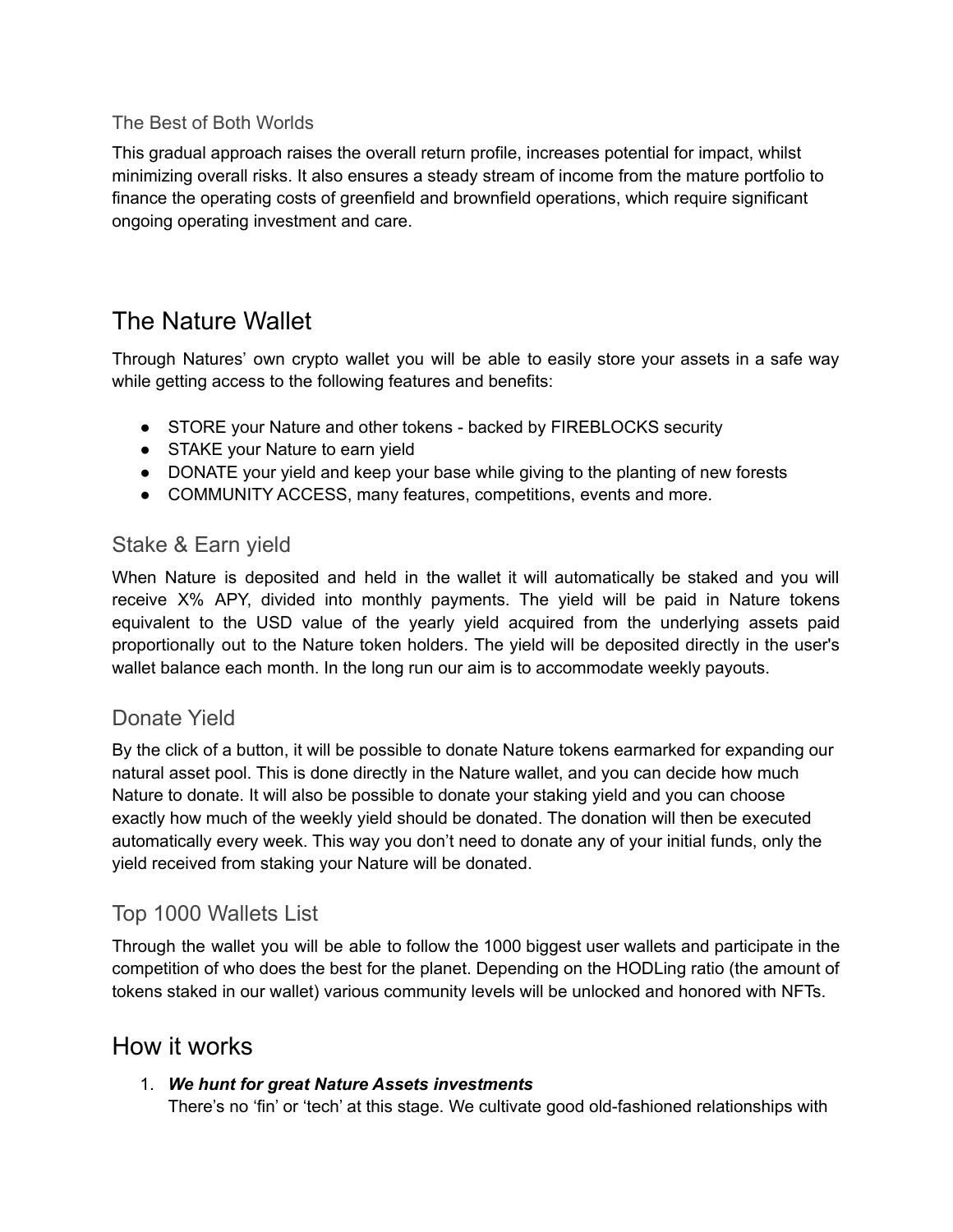Nature Assets owners all over the world so that we can purchase a standing Nature Assets or restore one. When selecting these Nature Assets, we take care to choose only those which conform to the highest standards of ethics – Nature Assets that we would be proud to own ourselves.

The wonderful thing about trees is that there are many types of Nature Assets to suit your investment objectives – some grow quicker and are used for paper, while some hardwoods grow more slowly but are eventually much more valuable when they are harvested.

#### 2. *Nature Assets are converted into tokens*

Whenever we find a Nature Assets like forest, plantage, wetland, farming land e.g., we think would make a great investment as part of our portfolio. We do the necessary checks, negotiate the management and maintenance contracts, and so on. In other words, we do all the heavy lifting so you won't have to.

#### 3. *You purchase Nature tokens*

So here's the easy part. You set up an account in a few simple steps, and invest at the click of a button. The transaction is recorded securely on the blockchain, and the tokens are safely stored in your account wallet. While in your wallet, the tokens will be automatically staked and you will receive interest of X% APY.

#### 4. *Key risks*

Experienced investors know that no investment is fool-proof. There are always risks involved. However, sustainable forestry is one of the most stable and predictable investment asset classes around, which is why many pension funds also invest in forests.That being said, it is important to us that you understand the risks involved when investing. Key risks include capital at risk, variable harvest income, political risk, and currency risk, as well as liquidity risk.

# <span id="page-7-0"></span>Why Nature?

# <span id="page-7-1"></span>Banking is broken

During recent years the phenomenon called DEFI (Decentralized Finance) has opened up doors and alternatives to traditional banks and finance that had never been imagined before. In our case, DEFI makes it possible to increase yield on our real, physical assets that would normally be locked into the ground, by tokenizing them and using the tokens to take DEFI positions that create yield.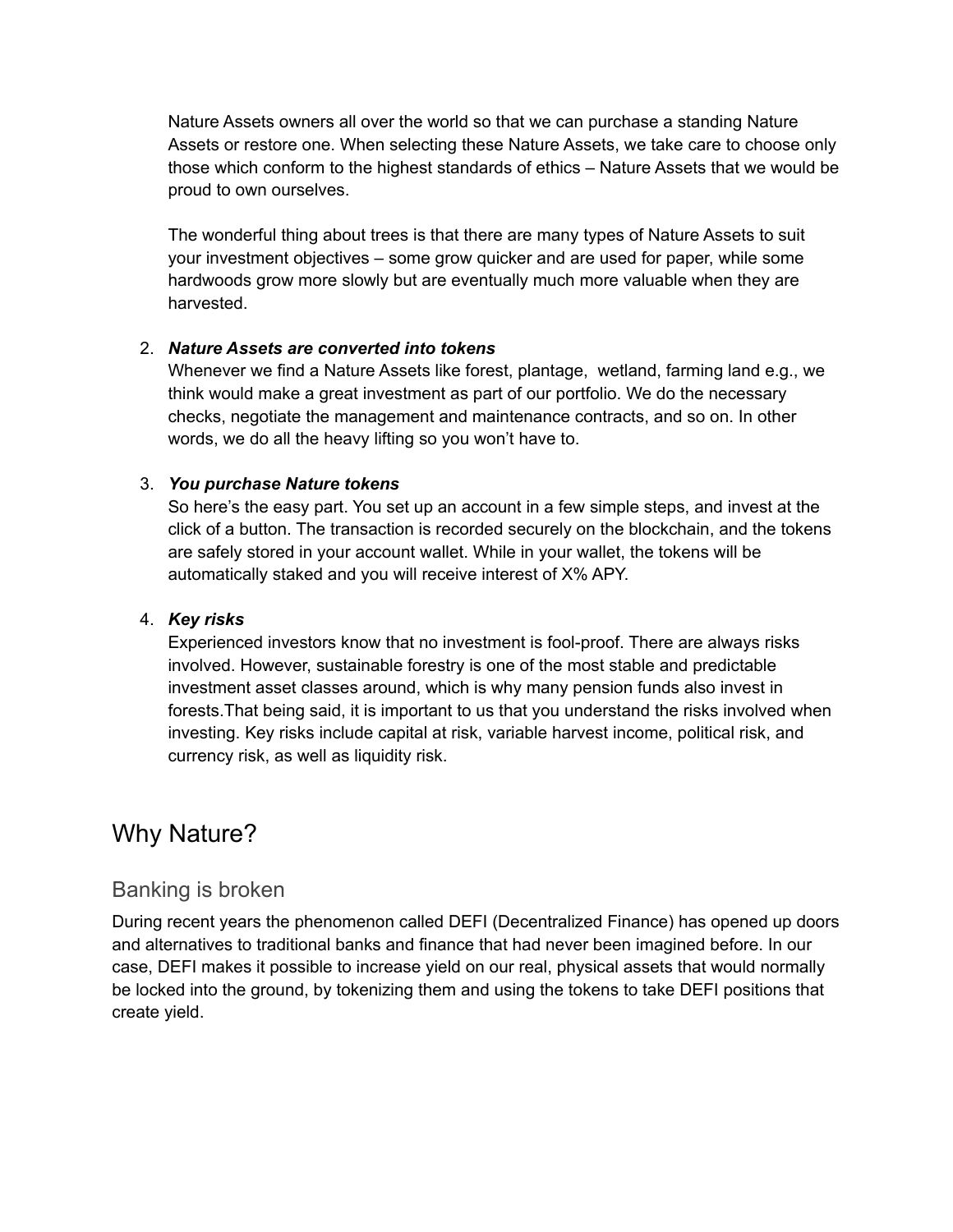# <span id="page-8-0"></span>The environment is under severe pressure!

All reporting and science are clearly showing in which direction our environment is going if we do not act today and make a change. Nature allows everyone to join the movement and help change our world for the better, while making money along the way.

### <span id="page-8-1"></span>Stablecoin that is backed by environmental assets instead of cash

The standard for today's stablecoins is that they are backed by reserves of cash. There are also some solutions where you are able to collateralize crypto and in that way mint new stablecoins, like a Maker DAO for example. We are revolutionizing the industry by creating the possibility to back our stablecoins with real, physical assets, more precise natural capital.

# <span id="page-8-2"></span>Wallets Without Interest, Nobody Wins

The general bank today offers you zero or even negative interest on your funds. By holding tokens in your Nature wallet, you will be able to earn positive interest on your tokens while investing into the green technologies of the future, ensuring nature for future generations.

# <span id="page-8-3"></span>Token system

# <span id="page-8-4"></span>Nature Token Economics - Unlocking compound dynamics

We have created a solution that allows us to utilize the value locked up in physical assets (natural capital) and use it to leverage yield on DEFI markets.

Our solution offers a way for people to speculate on the future growth of the Nature ecosystem in a way that spurs the growth of the forest pool itself.

In this section we'll lay out the foundation and mechanics of the Nature flywheel of growth: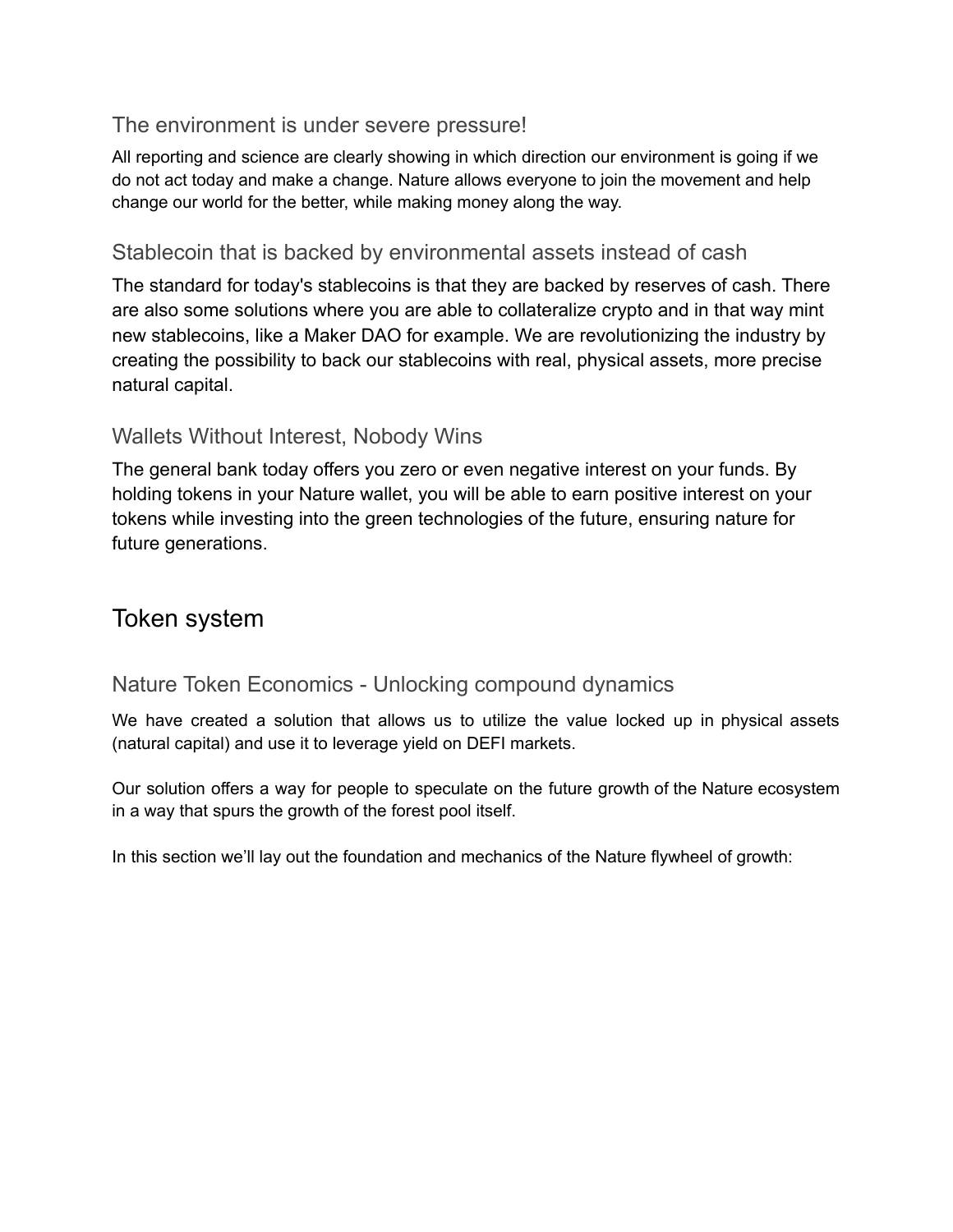# <span id="page-9-0"></span>Dual yield model backed by stable natural assets



#### **1. Proceeds from sale of Nature tokens are used to invest in natural assets incl. forestry and regenerative land use**

By managing these investments in natural assets with a lifespan targeting 25 years, we will target yields with an average of 5% APY. The pool of investments will have a flexible composition of assets allowing for a stable APY of 5%.

#### **2. Stablecoins (NUSD) backed by portfolio collateral are minted and yield are created**

The total value of the natural assets owned by Nature will be appraised, and stablecoins pegged to the USD will be minted, backed by the physical nature assets.

#### **3. The stablecoins are locked in DEFI and liquidity protocols to obtain additional yield with a 20% APY target**

The NUSD stablecoins will be managed by the Coin 4Planet organization and put to work through various DEFI- and liquidity pool positions managed by the Coin 4Planet management team. This will allow for the creation of additional yield on the assets. This will result in a total APY of approximately 10% on the underlying assets.

#### **4. Buyback of Nature and increase Nature asset investment pool**

The yield received from the natural assets and DEFI activities will be transferred to a profit pool. From this profit pool, a fixed percentage of the funds will be used to buy more nature assets (80%) to expand the pool of assets, and hence allow us to mint even more stablecoins, which are then deployed in DEFI activities. The other share of the profit pool (20%) will be used to buy back Nature tokens from the open markets through DEFI and CEFI exchanges. These purchased Nature tokens will be made on a weekly basis and will create pressure on the Nature token price.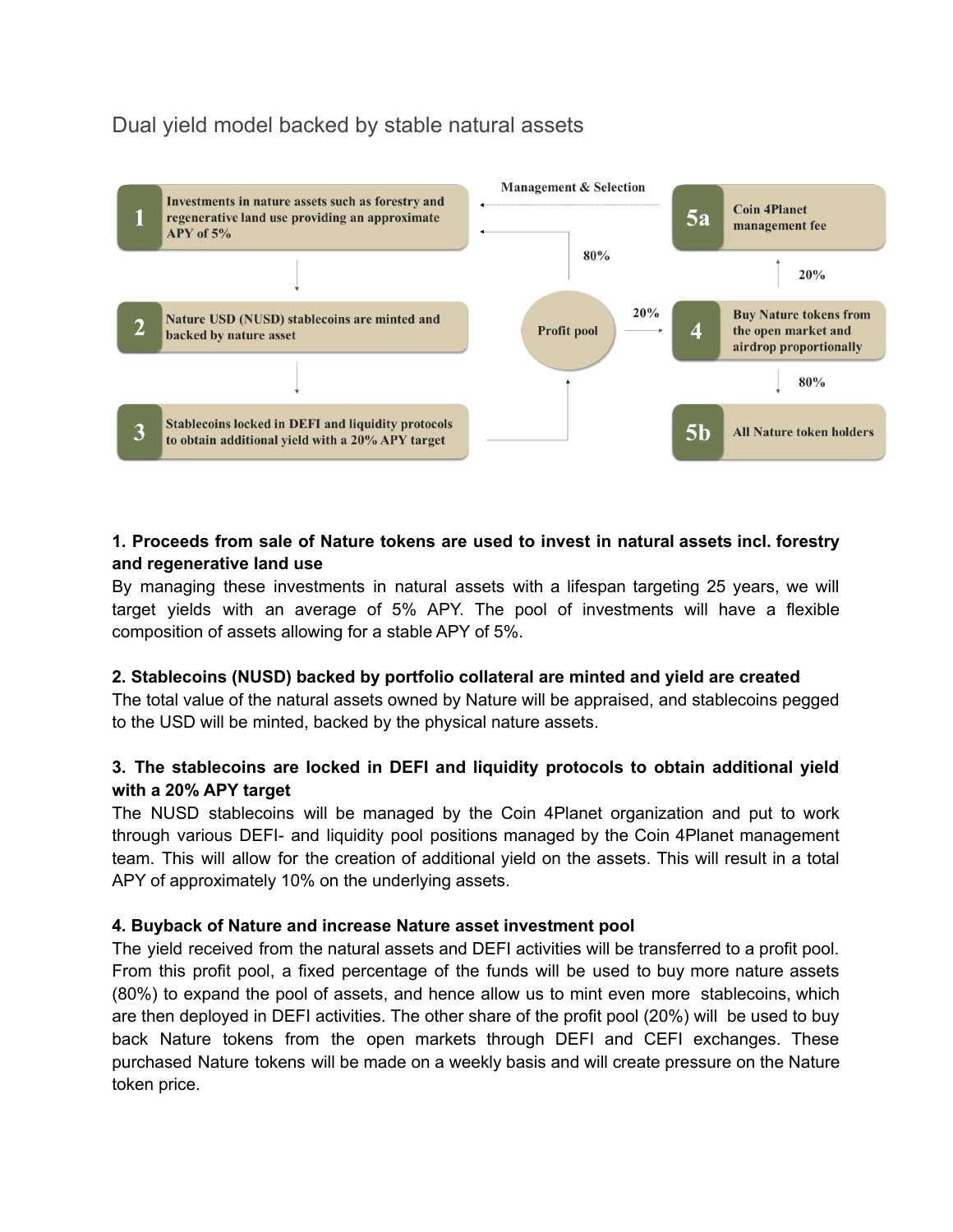#### **5a & 5b. Through financial engineering payouts are done weekly**

Of the newly bought Nature tokens, 80% are used to pay out yield directly distributed to user wallets holding Nature tokens. Through financial engineering, the payouts are done weekly, in Nature amounts equivalent to the USD value of the yield. By using our own Nature tokens as collateral, we are also able to take loans and buy additional Nature assets which are then added to the pool of assets. The remaining 20% of the newly bought Nature tokens will be distributed to Coin 4Planet as a management fee to finance the management and selection of Nature assets.

#### <span id="page-10-0"></span>**Future additions to the Nature token model**

#### **6. Diversified Green tech investments**

In the future the system can expand beyond forestry and regenerative land use into various green tech projects such as renewable energy, micro bio, bioconversion of plastic, etc.

#### **7. Incorporate the value of the off-set market**

The Nature Token business model will incorporate the increasing off-sets market. The benefits are threefold: helping companies to increase their externality value and ESG-profile, strengthen the yield model and create a regenerative Nature + model for our planet.

#### <span id="page-10-1"></span>**Tokenomics**

There will be an unlimited supply of stablecoins since it will always expand at the same speed as the pool of assets backing it (so far only forests) minus a safety margin.

#### <span id="page-10-2"></span>Nature Token

The Nature token will have a limited supply of 500.000.000 tokens. The Nature token will eventually increase in price as our pool of assets increase, since more assets create higher returns which are used to buy back Nature tokens on the open market. Due to the scarcity of tokens, the increased buying pressure should force the price of Nature token to increase, as illustrated in the flywheel above.

When the price of Nature increases, the value of Nature tokens available in the treasury increases, which allows us to take collateralized loans that can be used to plant even more forest and mint more tokens. A never-ending spiral is created which keeps pushing the price of Nature up for as long as new tokens are minted.

#### <span id="page-10-3"></span>Do we really need tokens?

The short answer is yes. The tokens and the distributed ledger technology is what makes our business model possible. The ability to create a liquid stablecoin backed by a real-world asset that is usually completely locked into the ground opens the doors for leveraging returns in ways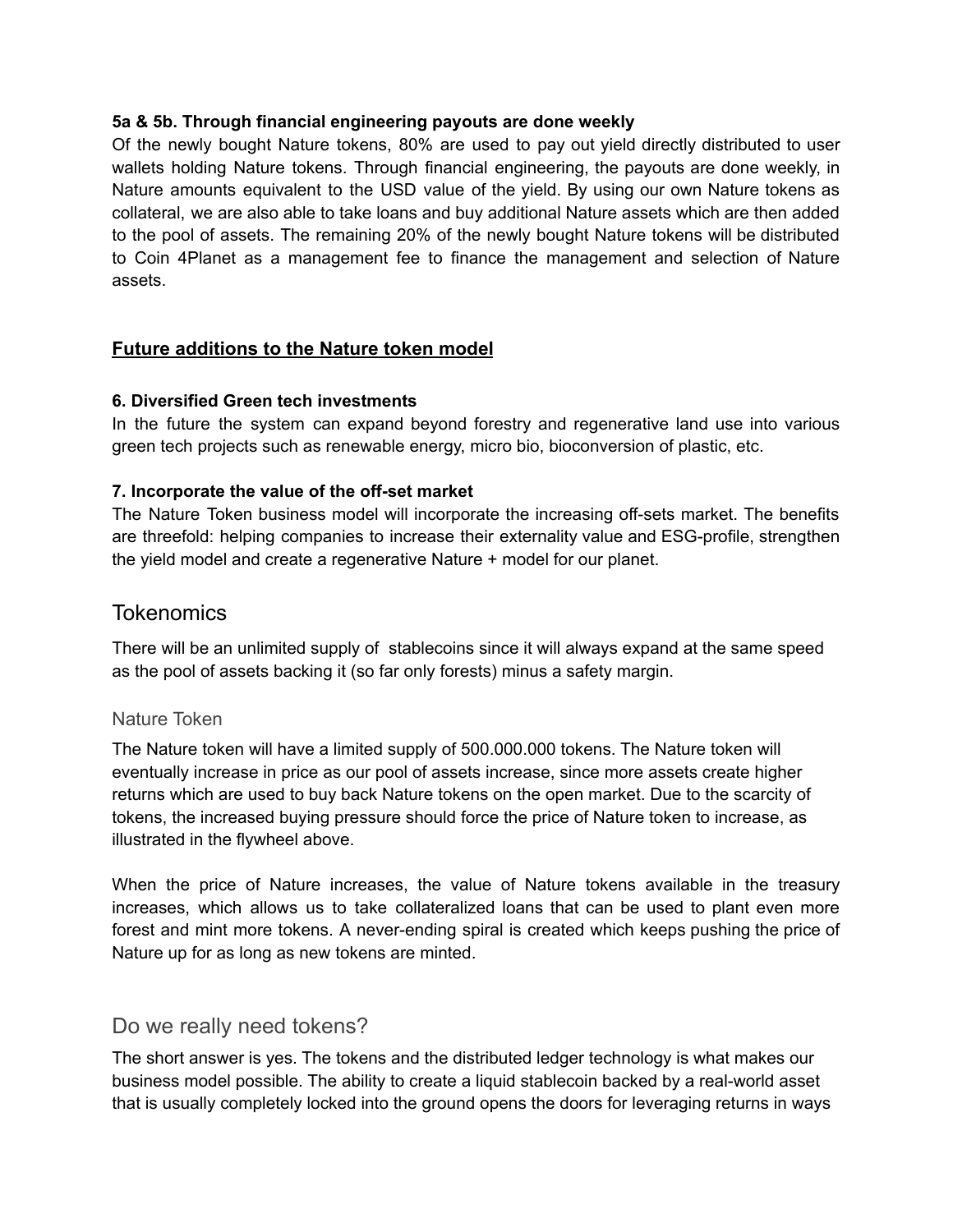that have never been possible before. The Nature token is also a key component for our business model since it creates a way to finance the expansion of our asset pool.

#### <span id="page-11-0"></span>Open Ledger

With the Nature platform millions of transactions will take place in the form of weekly payouts and trading. An open ledger is key for transparency on our platform.

#### <span id="page-11-1"></span>Global Footprint

We are building Nature to be a global decentralized platform that allows Nature token holders from anywhere in the world to earn interest and be part of our Natural Assets business, regardless of their base currency or the local laws they operate under.

# <span id="page-11-2"></span>**Technical Specifications**

#### Security & Risk

Our wallet is based on Fireblocks wallet service, which is one of the leading actors on the market today, well known for their high level of security and expertise.

The tokens will be distributed among several wallets and top exchanges. Our goal is to partner with Celsius, one of the leading platforms for DEFI lending, who have a high degree of security and trust.

We will have our code audited by AI security. We will also have Alexander Reay helping to structure and test the security in our code. Alexander has incredible experience after many years in the area of cybersecurity.

#### <span id="page-11-3"></span>Community Support

We are here for the cryptocurrency community, our goal is to support our community by providing them with bonuses, discounts, exclusive community events and bounty programs. Additional information can be found in the Community section below.

#### Lending Protection

Insurance for lost funds/hacks for users staking tokens is under development with the Guardian project.

#### Compliant & Legal

We adhere to all applicable rules and legal guidelines. We will require members of Nature community to go through full KYC (Know Your Customer) in order to comply with anti-terrorism and anti-money laundering (AML) laws.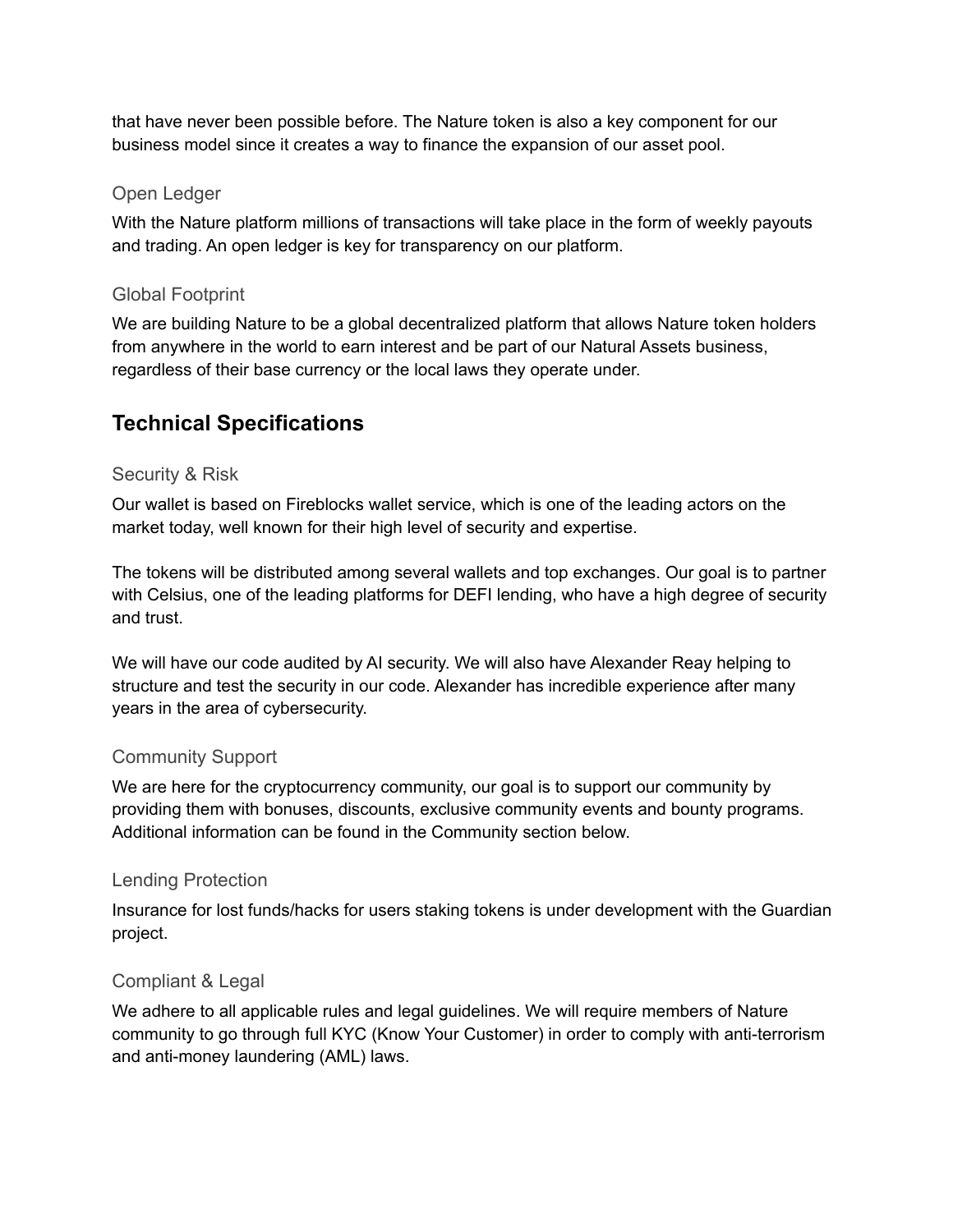#### <span id="page-12-0"></span>Our Fees

Account or transaction fees? We will charge a small transaction fee when withdrawing funds from the Nature wallet. One needs to notice 24 hours prior to withdrawal from Nature wallet. We will just take the mining fee. The wallet service itself is completely free to use and no other transaction fees will be charged.

# <span id="page-12-1"></span>Community - Become a HODLer

The Nature community is very important for us. As an impact-driven company we believe that it is every person's responsibility to help save the planet we reside on, and through the Nature-community people will be able to engage collectively to make the world a better place.

# <span id="page-12-2"></span>Exclusive Events

We will be offering access for our community members to participate in exclusive events hosted together with our different nature preservation partners. The events will be for 18 plus.

# <span id="page-12-3"></span>Donate Yield

It will be possible to, with a simple click of a button, donate Nature tokens earmarked for expanding our natural assets. Restoring high biodiverse or carbon segregation habitats, planting new trees, creating regenerative land use and refeed systems. This is made directly in the Nature wallet by changing a setting, and you can decide how much Nature to donate. It will also be possible to donate your staking yield and you can choose exactly how much of the weekly yield should be donated, which will then be executed automatically every week. This way you donate to give away any of your initial funds, only the yield received from staking your Nature will be donated.

# <span id="page-12-4"></span>Bounty Program

We at Nature are always looking for new, interesting ways of developing and expanding our business through new partnerships. We will be offering our community members a bounty program for referring good projects to us that may be interesting from a business development point of view.

# <span id="page-12-5"></span>Keep Track of Your Friends

We have created a list that is always showing the top 1000 user wallets holding the highest amount of Nature tokens. This way community members will be able to keep track of each other and know who is the best defender of nature. The list will be updated and published on our platform daily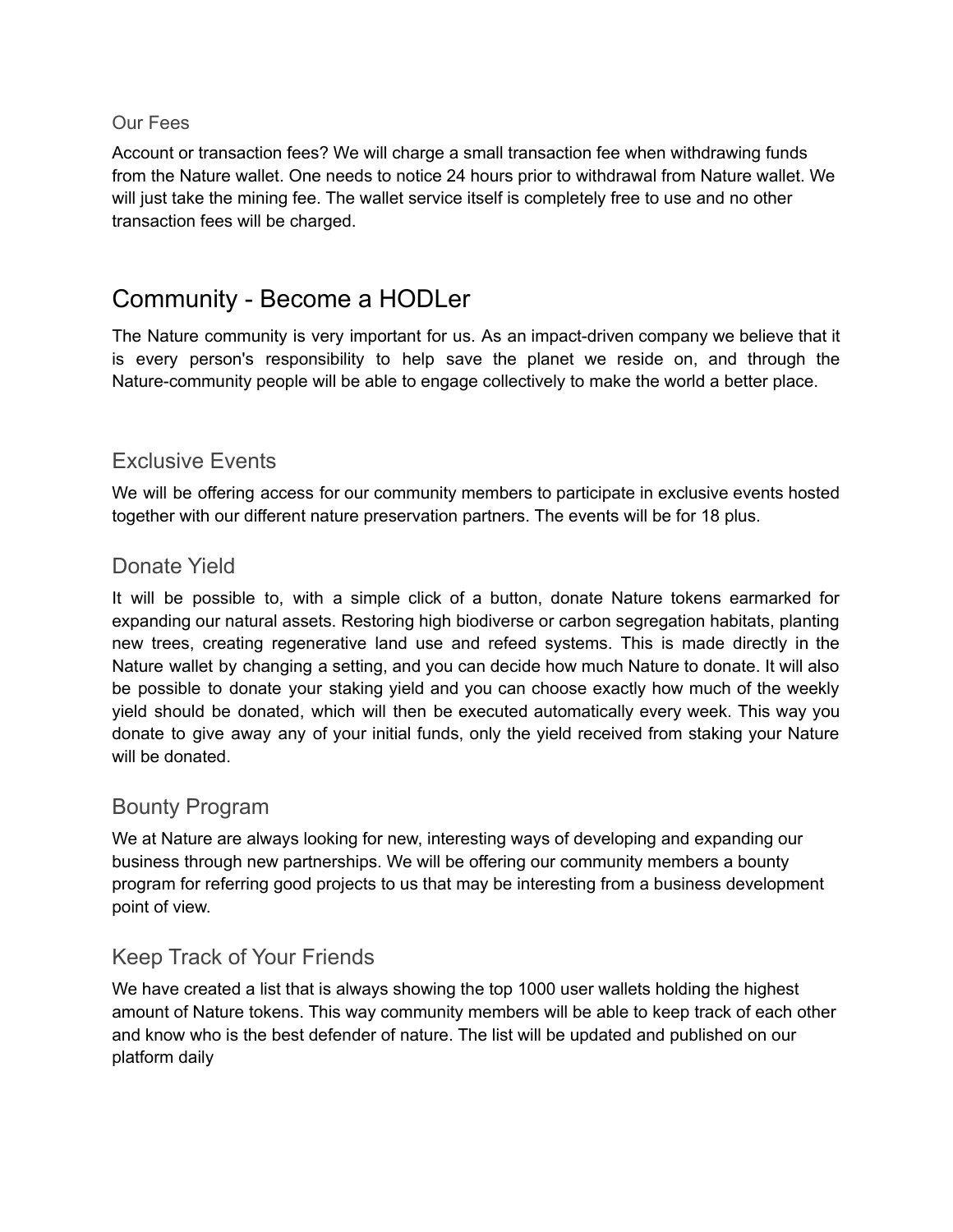# <span id="page-13-0"></span>Our Mission

### <span id="page-13-1"></span>On a mission to save the planet

And we're hoping you can join us. Of course, you've heard this before. Fashion brands that pledge to use sustainable cotton. Oil companies promising to invest in renewables. Then there's a whole slew of other companies out there that we really respect - that have integrated social and environmental impact into the very fabric of their business model.

### <span id="page-13-2"></span>Unlike others, we're pretty pragmatic

On one hand, there seems to be a consensus that if you want to have goods and services that are environmentally friendly and have a positive social impact, then you have to be prepared to pay more. Organic produce, renewable energy, electric cars, etc.

Then there's the myth that if you want to invest your money in ways that generate positive environmental and social outcomes, you've got to be prepared to sacrifice some returns. All of which seem to position an eco-friendly lifestyle as one that's reserved only for the relatively well-off: The middle class and the wealthy.

# <span id="page-13-3"></span>\$44 trillion of GDP is dependent on Nature

There is a \$600 billion worth of loss if pollinators are not protected. Soil is degraded to an extent that we have 60 years left of food production, if we are not regenerating our soil.

### <span id="page-13-4"></span>There's roughly \$600 billion worth of forest around the world…

…owned by institutions, private investors and other landowners like governments, farmers, churches and municipalities. Forests which are either being managed sustainably or simply left alone as nature reserves or hunting grounds.

While this number does seem huge, it's really just a drop in the proverbial ocean.

# <span id="page-13-5"></span>The World Wide Fund for Nature estimates that 46-58 thousand square miles of forest are lost each year

This is roughly equivalent to 48 football fields every minute. The causes of this catastrophic loss of forest cover are varied – agriculture, logging of virgin or old-growth forest for timber, fire, and even climate change itself.The agriculture production is falling due to soil degradation and biodiversity loss.

*Source: <https://www.worldwildlife.org/threats/deforestation-and-forest-degradation>*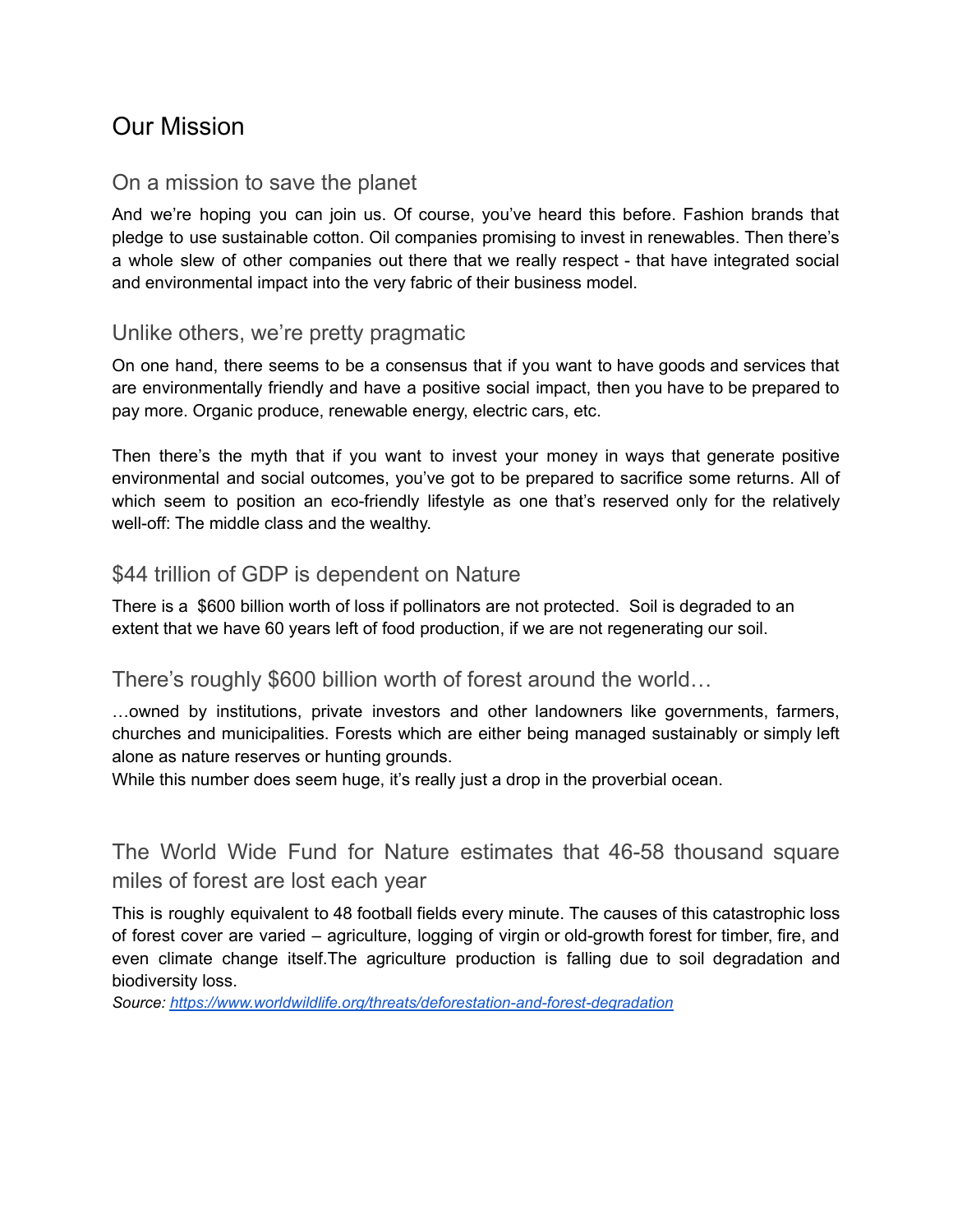# <span id="page-14-0"></span>Quite clearly, we aren't doing enough

There are many great NGOs out there fighting the good fight against deforestation and declined natural assets, and we absolutely encourage you to support them. But we simply aren't restoring enough natural habitats, like forests and wetlands, and the reason for that is simple.

Investing in Nature Assets is a game for the big boys. It's been that way for a long time, but not because there's some evil conspiracy to keep ordinary people from owning Nature Assets like forests, wetlands and regenerative lands. Rather, it once again boils down to cold, hard economic fact.

Owning Nature Assets is owning real estate, and there's a minimum size of land area you need to own before managing the sustainably becomes economically viable. And so, Nature Assets investment has never really been open to the mass market.Turning the tide to rebuilding Nature Assets in a regenerative biodiverse way will increase Nature Assets products by an average 10-30 and up to 60%, giving a resilient higher yield in return. We know how and we have an attractive value model for all stakeholders in the entire ecosystem, creating a solid expanding nature+ economy.

<span id="page-14-1"></span>We're building a platform powered by blockchain technology so that anyone can invest in Nature+ economy and Nature Assets

This is our mission. But that's not all. As our platform grows, trading forest-backed tokens will become commonplace enough that forests essentially become a liquid investment.

<span id="page-14-2"></span>Today, we aren't going to appeal to your heart. We want to appeal to your wallet.

You can make money while helping to fight climate change. Just do the math. We reckon it's easier to find 500 million people to invest €200 in Nature Assets like forestry, wetlands and regenerative landuse than it is to raise €100 billion in donations and grants for NGOs to plant more trees.

<span id="page-14-3"></span>It's a simple equation: More enriched natural assets in a Nature+ economy equals a healthier planet.

With your help, we're going to restore and rebuild quite a lot of Nature Assets, and we want to do this ethically, responsibly, and transparently.

Of course, we're just getting started, and there's bound to be a few hiccups and delays along the way — but isn't that part of the journey of building something great? So please bear with us while we smoothen out the rough edges.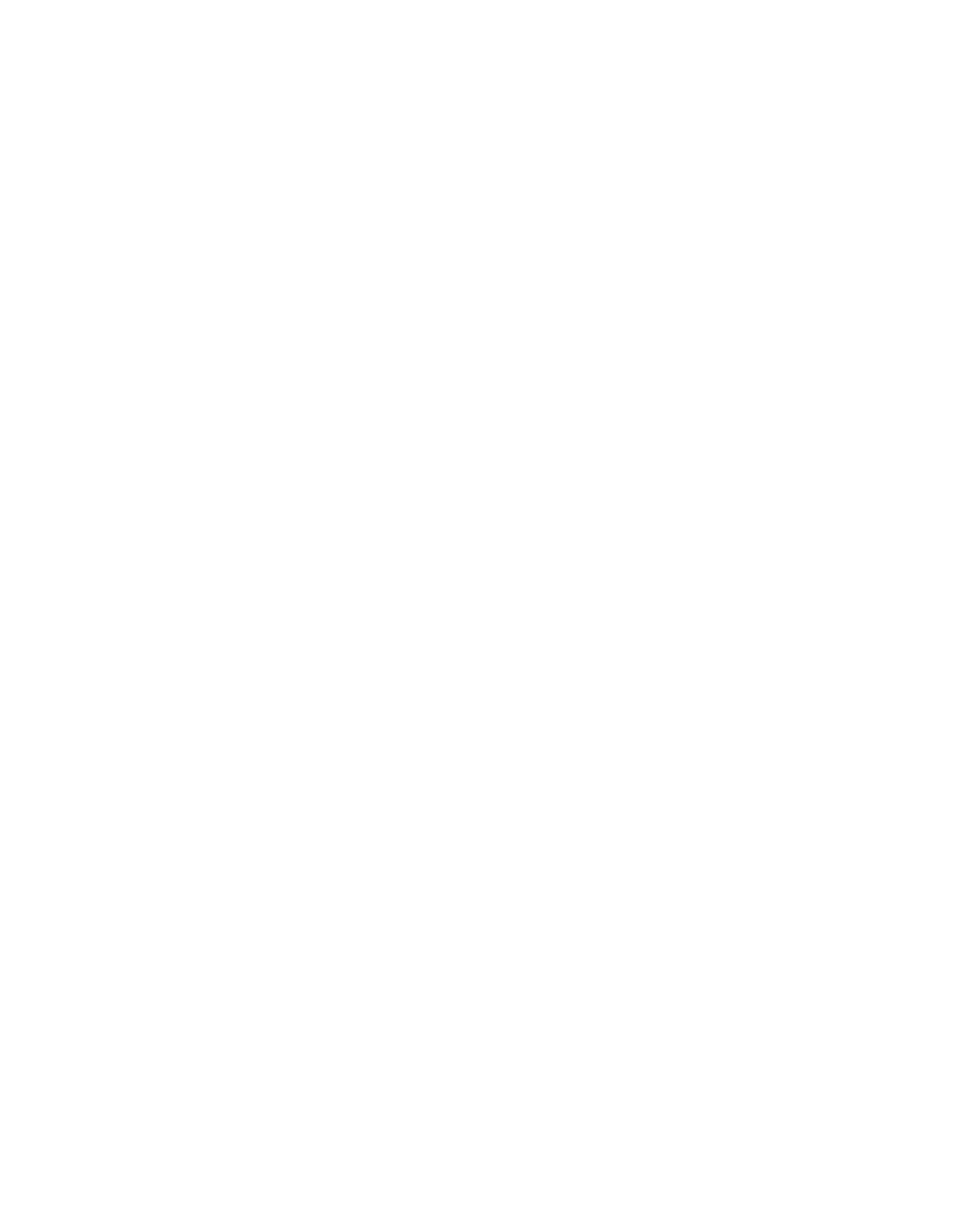# <span id="page-16-0"></span>**CORE ADVISORS**

| Morten<br>Rongaard<br>NFT-Lead                        | Pioneer in the fields of Blockchain, AI, NFT's, and crypto. CEO of Reality<br>Gaming Group, aiding global brands, such as Floyd Mayweather and<br>Smighties, as part of the NFT Movement, in addition to developing innovative<br>games and marketplaces that combine traditional gaming with new blockchain<br>technology.                                                                                                                                                                                                                                                                                                                                                                                              |
|-------------------------------------------------------|--------------------------------------------------------------------------------------------------------------------------------------------------------------------------------------------------------------------------------------------------------------------------------------------------------------------------------------------------------------------------------------------------------------------------------------------------------------------------------------------------------------------------------------------------------------------------------------------------------------------------------------------------------------------------------------------------------------------------|
|                                                       |                                                                                                                                                                                                                                                                                                                                                                                                                                                                                                                                                                                                                                                                                                                          |
| Peter G.<br><b>Mikkelsen</b><br>DEFI-lead             | Over 10 years of in-depth experience of the Blockchain industry. While in<br>university, studying for his BSc in International Business & Politics at<br>Copenhagen Business School, Peter volunteered at the Bitcoin Center in New<br>York. He was quickly taken into the organization and worked as a business<br>developer for Bitcoin Center's overseas operations. After this, Peter was<br>promoted to the position of Director of Business development and worked with<br>Zap.org and Votewatchers. He is currently the Managing partner at<br>Blockchain Center Fasttrack- worldwide education for young blockchain<br>coders and Advisor to So Couch Studio as well as guest lecturer at his old<br>alma mater. |
|                                                       |                                                                                                                                                                                                                                                                                                                                                                                                                                                                                                                                                                                                                                                                                                                          |
| Alexander H<br>Reay<br>Security advisor               | Alexander has spent over 20 years at the intersection of advanced digital<br>technologies, cyber security and strategic management and consultancy. With<br>a strong and focused background both from business and technology<br>perspective he has become a master in the intersection of technology and the<br>business and translating the two effectively to stakeholders and other key<br>management personnel. He's a certified blockchain Security Expert, Web<br>Application Security Specialist and SOC Management Expert. He's currently<br>undergoing his CISM. He is currently president at the Nordic IT Association.                                                                                       |
|                                                       |                                                                                                                                                                                                                                                                                                                                                                                                                                                                                                                                                                                                                                                                                                                          |
| Jimmy<br><b>Steinbeck</b><br><b>Community Advisor</b> | Account Manager of Risk & Application Services at TEKsystems- the leading<br>technology staffing and service company in the USA.                                                                                                                                                                                                                                                                                                                                                                                                                                                                                                                                                                                         |
|                                                       |                                                                                                                                                                                                                                                                                                                                                                                                                                                                                                                                                                                                                                                                                                                          |
| Adam Manga<br><b>Marketing Advisor</b>                | Director at Blockchain Center- an educational hub for people interested in<br>learning about blockchain, where he has developed websites, systems, and<br>partnerships for Bitcoin Center International.<br>Co-Founder at ForkedBlock - teaches the top Distributed System Engineers<br>and Cypher Punks in the world on cryptocurrencies, smart contracts, and real<br>time data feeds in blockchain.                                                                                                                                                                                                                                                                                                                   |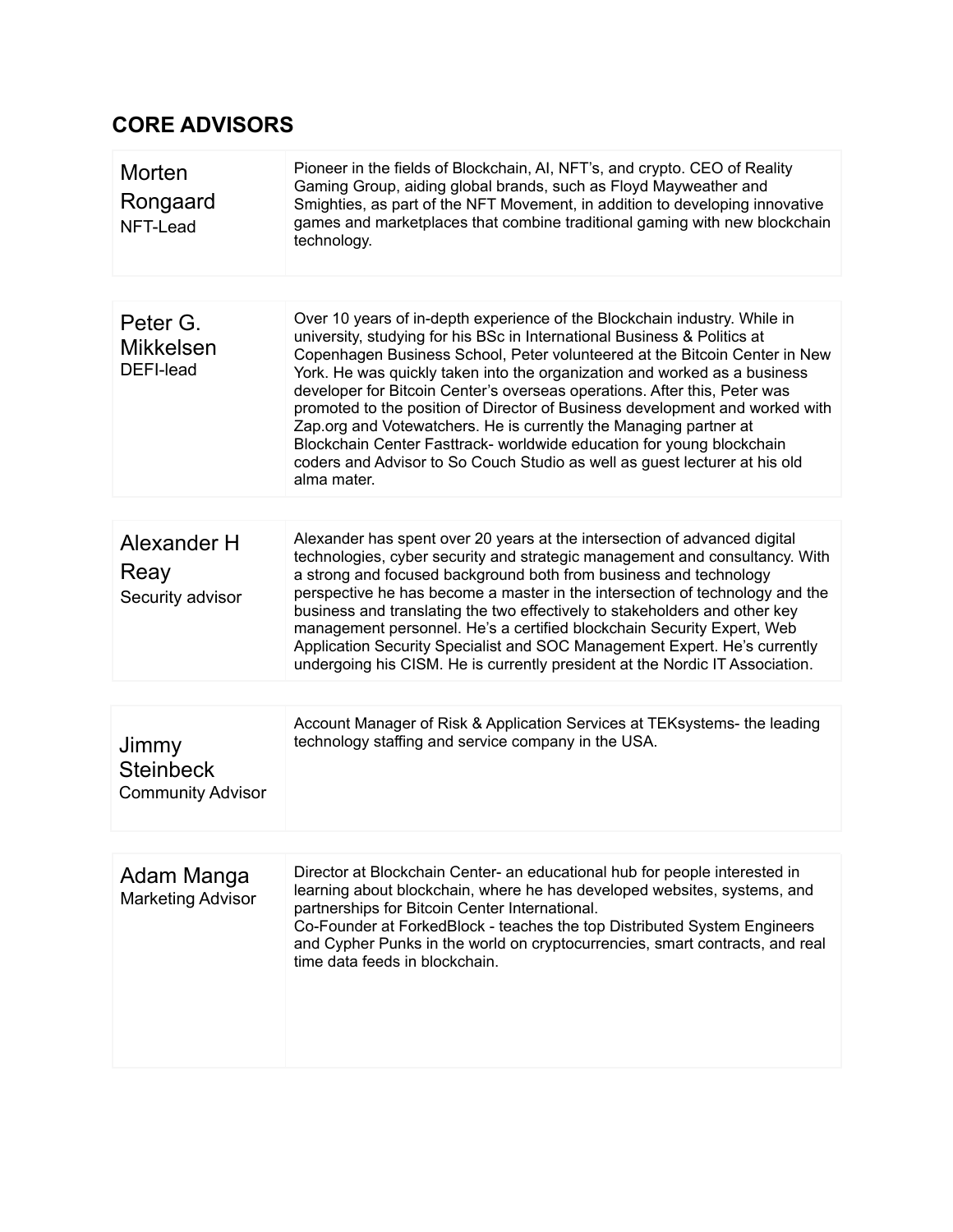<span id="page-17-0"></span>

| Sinnet<br><b>Bödewadt</b><br>Bio-LEAD | CVO and Co-Founder of Coin4Planet with over 20 years of experience within<br>the environmental - business field. With a focus on creating new solutions and<br>partnerships in the cross-disciplinary field of environmental, technology,<br>policy-making, and economic solutions. CSR execution, environmental auditor<br>and consultant in the private sector as well as expert in LEAN based solutions<br>as manager and development consultant in the public sector. |
|---------------------------------------|---------------------------------------------------------------------------------------------------------------------------------------------------------------------------------------------------------------------------------------------------------------------------------------------------------------------------------------------------------------------------------------------------------------------------------------------------------------------------|
|                                       |                                                                                                                                                                                                                                                                                                                                                                                                                                                                           |

# **Tech Team**

# <span id="page-17-1"></span>Legal Considerations, Risks & Disclaimer - Summary

### <span id="page-17-2"></span>Risk Factors

The following is a summary of the risk factors in relation to the Token Sales and company in general. This summary should not be relied on in place of reading the full risk factors section of "Legal Considerations, Risk Disclaimer" schedule available here: (link) in full.

### <span id="page-17-3"></span>Token Sale Risk

-There is no prior market for Tokens and the Token sale may not result in an active or liquid market for the tokens.

-Market price may fluctuate following the Token Sale.

-Market trends may shift and Nature and tokens may be affected by this.

-Regulations may change that could come to affect Nature and tokens as well as Nature's overall business.

-Malicious attacks may occur in connection to the token sale, and funds may be lost.

-The users wallet service may not be technically compatible with the Tokens erc-20 protocol and may result in a complete loss of the contribution.